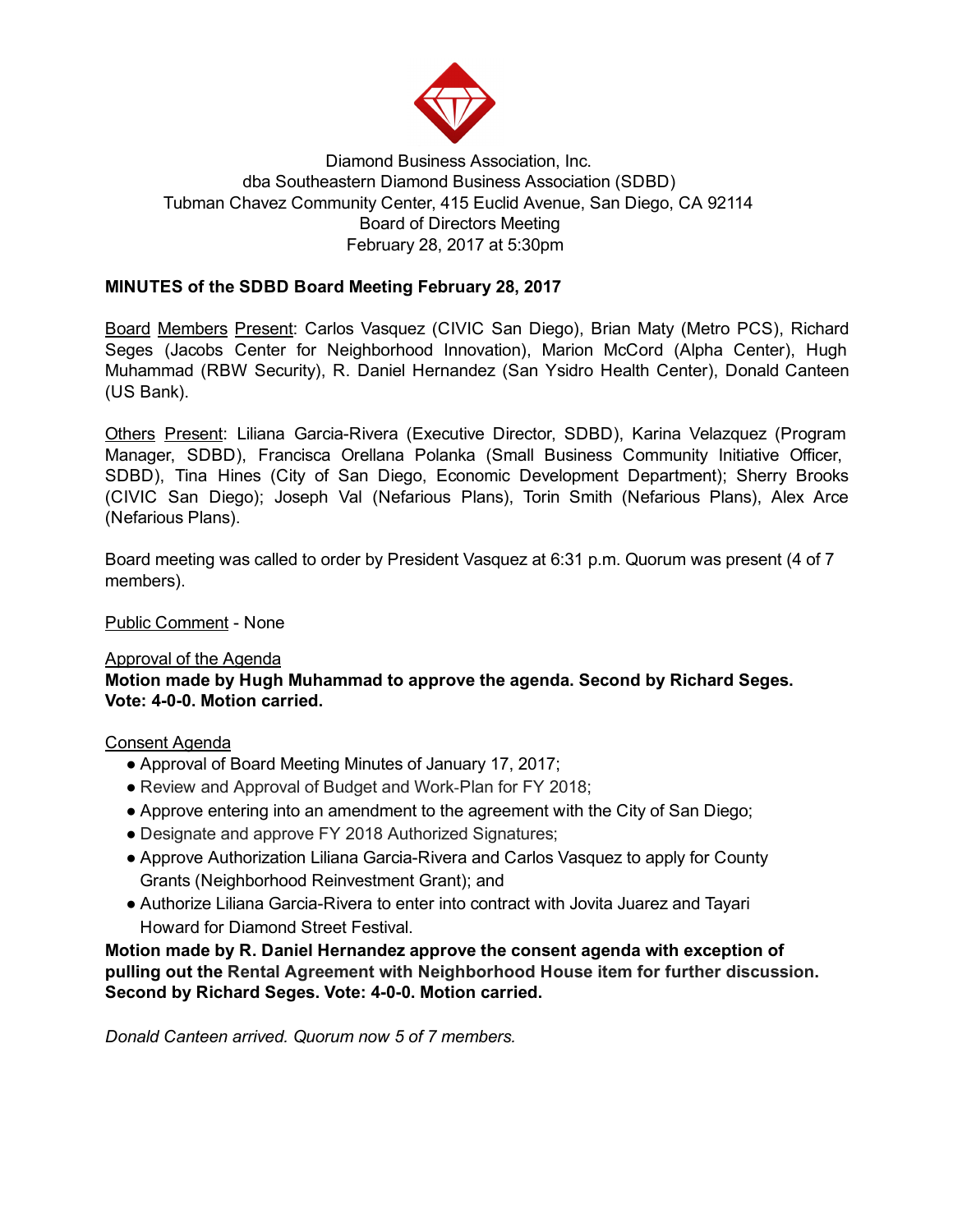#### Rental Agreement with Neighborhood House [pulled out of Consent Agenda]

The Second Extension to Sublease for the term, September 2, 2016 thru Many 14, 2017, in the amount of \$1,848.00 was presented. The term does not cover a full 12-month period because the Neighborhood House Association is re-negotiating their master lease with the City of San Diego. We are paying the prorated amount for 10 months.

## Motion made by Richard Seges to approve entering into a Second Extension to Sublease Amendment Agreement with the Neighborhood House Association. Second by R. Daniel Hernandez. Vote: 5-0-0. Motion carried.

#### President's Report/Executive Committee - Carlos Vasquez

Appointment of Officer Positions Carlos Vasquez reminded the board that the Vice-President officer position is vacant. Carlos Vasquez has spoken to R. Daniel Hernandez and he is interested in the position of Vice-President. Carlos Vasquez has also spoke to Richard Seges and he is interested in position of Secretary. Carlos Vasquez recommended to the Board vote R. Daniel Hernandez as Vice-President and Richard Seges as Secretary.

Motion made by Donald Canteen to approve R. Daniel Hernandez as Vice-President of the Board. Second by Hugh Muhammad. Vote: 4-1-0. Motion carried. R. Daniel Hernandez abstained.

Motion made by R. Daniel Hernandez to approve Richard Seges as Secretary of the Board. Second by Donald Canteen. Vote: 4-1-0. Motion carried. Richard Seges abstained.

Banner Policy Carlos Vasquez stated that the Banner policy item is still tabled. Carlos gave some background information for the benefit of the new board members: there had been an issue with religious banners placed in our district and the BID needs to formalize our policy is for outside parties to place banners in our district. Liliana Garcia-Rivera stated the City of San Diego approved the Ramadan Banner design last year. Also, that as a result we will be creating a Cultural Banner Series that would include: Happy Holidays, Ramadan, Kwanza, Laotian New Year, and Dia de los Muertos banners. Funding for this banner series is being solicited by the County of San Diego Neighborhood Reinvestment Grant (District 4.)

#### January 2017 Financial Reports

Liliana Garcia-Rivera stated January financial reports are not ready, but Mary Joseph will come to the March board meeting to update the directors. Liliana stated we have \$37,450.95 in the bank as of February 28, 2017.

### Brian Maty and Hugh Muhammad arrived. Quorum now 7 of 7 members.

### Executive Director's Report - Liliana Garcia-Rivera

Liliana Garcia-Rivera passed out her written report and pointed out that she is applying for several grants for various projects. Additionally, all staff has moved into the administrative office. Hugh Muhammad asked how much funding have we received from JCNI. Liliana Garcia-Rivera responded that JCNI recently granted the BID \$9,000 for Food Truck and Music Festival placemaking activities during the month of June on their vacant lot on Guymon Street. JCNI also sponsored our 'Live, Love, Laugh, Learn' banners series which were installed on Euclid Avenue. Hugh Muhammad expressed a need for a Memorandum Of Understanding with JCNI to formalize our relationship.Carlos Vasquez and Liliana Garcia-Rivera will be meeting with Richard Seges. Finally, Liliana Garcia-Rivera informed everyone that we will have of City of San Diego Office Visit will take place next week.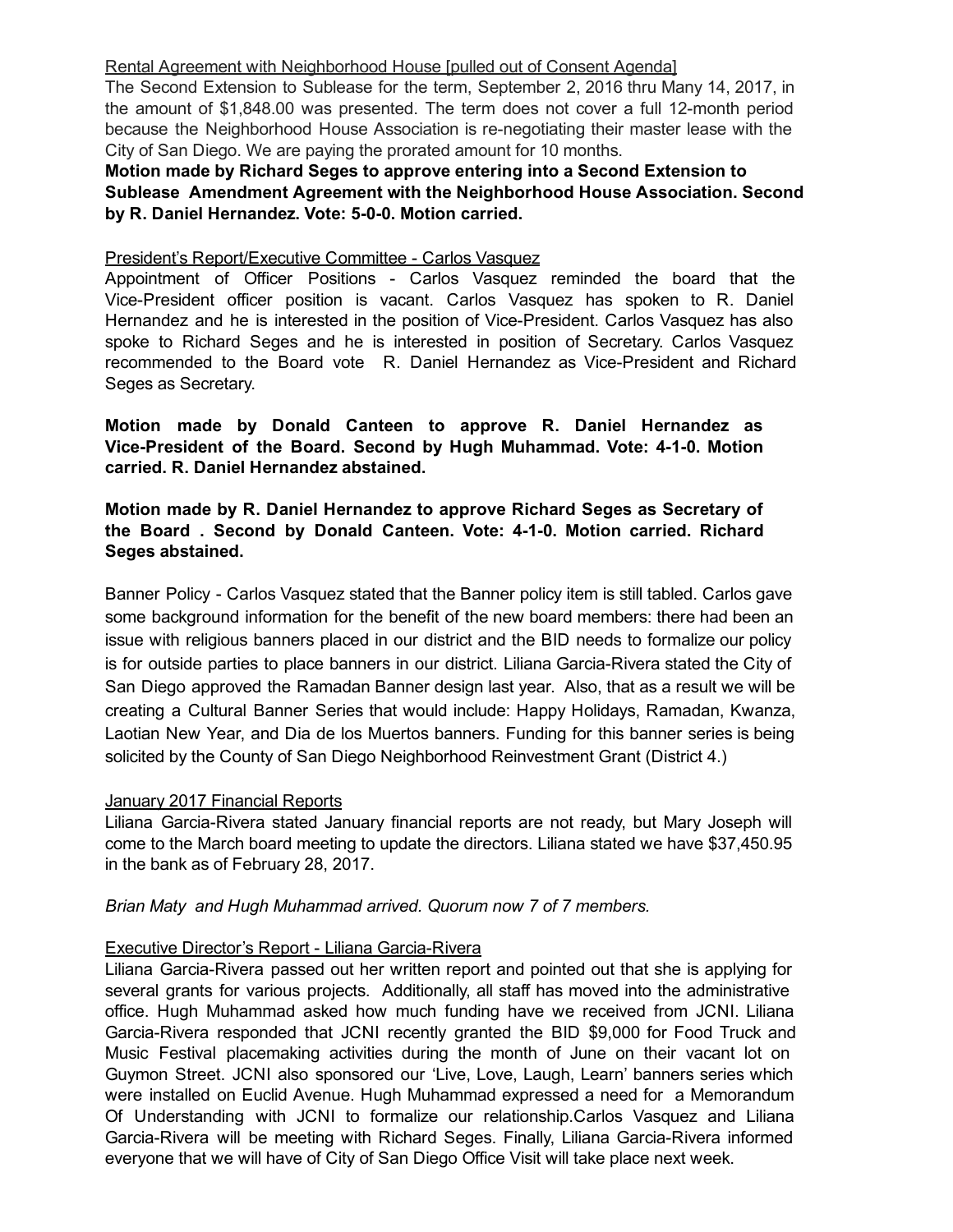## Economic Development Committee Report - Carlos Vasquez

Ouchi Courtyard Office Space and Executive Suites Carlos Vasquez stated this development is scheduled to open in April/May with 5,000 sq. ft. of retail space that is currently unused. Carlos Vasquez stated it has been proposed that the BID use 1,250 sq ft of space for 2-3 years as our office and executive suites for the community. Sherry Brooks stated that the property is owned by Chelsea Development. They are the leasing broker and Ito & Girard Associates are working with the broker to bring a proposal to Chelsea for below market rate rent. Carlos Vasquez stated part of our goal while at that location would be to activate the space and influence the surrounding area so that the broker can get market-rate retailers in the near future. We are formulating a business plan so we can generate revenue to pay for the rent and cover our cost.

### Motion made by Hugh Muhammad to support the Diamond BID to pursue the possibility of moving offices to Ouchi Courtyard and creating executive suites. Second by R. Daniel Hernandez. Vote: 7-0-0. Motion carried.

- Carlos Vasquez informed that the Access to Capital Partnership with CIVIC is moving forward. Our AmeriCorps member, Francisca Orellano Polanka has started, she will be working half-time on this program and half-time on Diamond BID programs.
- Karina Velazquez reported that the Crosswalk Celebration will be on Tuesday, March 7th at 4pm at Mt. Hope Community Garden. This event is to celebrate the installation of a pedestrian crosswalk on Market St & Denby to give safe access to residents to healthy foods in Fresh Garden Market and at the garden.

### Marketing & Promotions Committee Report - Liliana Garcia-Rivera

• The business directory production is in progress. We will need to begin selling advertisement advertisement spaces.

# Clean & Safe Ad Hoc Committee Report - Karina Velazquez

- The February 28, 2017, District 4 Homeless Count was postponed due to inclement weather but has been rescheduled for 3/9/17.
- A "Best Practices & Resources" workshop for our business owners is being planned in partnership with Council President Cole's office.
- The Business Corridor Clean-Up will be taking place on Earth Day, April 22, 2017, on Imperial Avenue from 61st - 69th street.

# **Announcements**

- Sherry Brooks informed us of Civic San Diego's upcoming Lunch & Learn on Wednesday, March 25th from 12pm-1pm at Family Health Center located at 5160 Federal Blvd, San Diego, CA 92105.
- Joseph Vall presented on an upcoming 1st Annual Nefarious Gaming Convention which will be all about tabletop and card games. He proposed a partnership with the Diamond BID. They requested an in-kind sponsorship for use of the Tubman Chavez Community Center facility on Sunday, March 26th and help marketing the event through our newsletter, social media platforms, and website. In exchange, they will add the Diamond BID logo on flyer, donate 50% of the concession sales, a table at the event to recruit potential associate members, hire a Diamond BID member to cater the event or a food truck of our choosing to promote the Diamond BID's Food Truck Fest in June, help to develop an app for a scavenger hunt at the Diamond Street Festival and in-kind web design services.